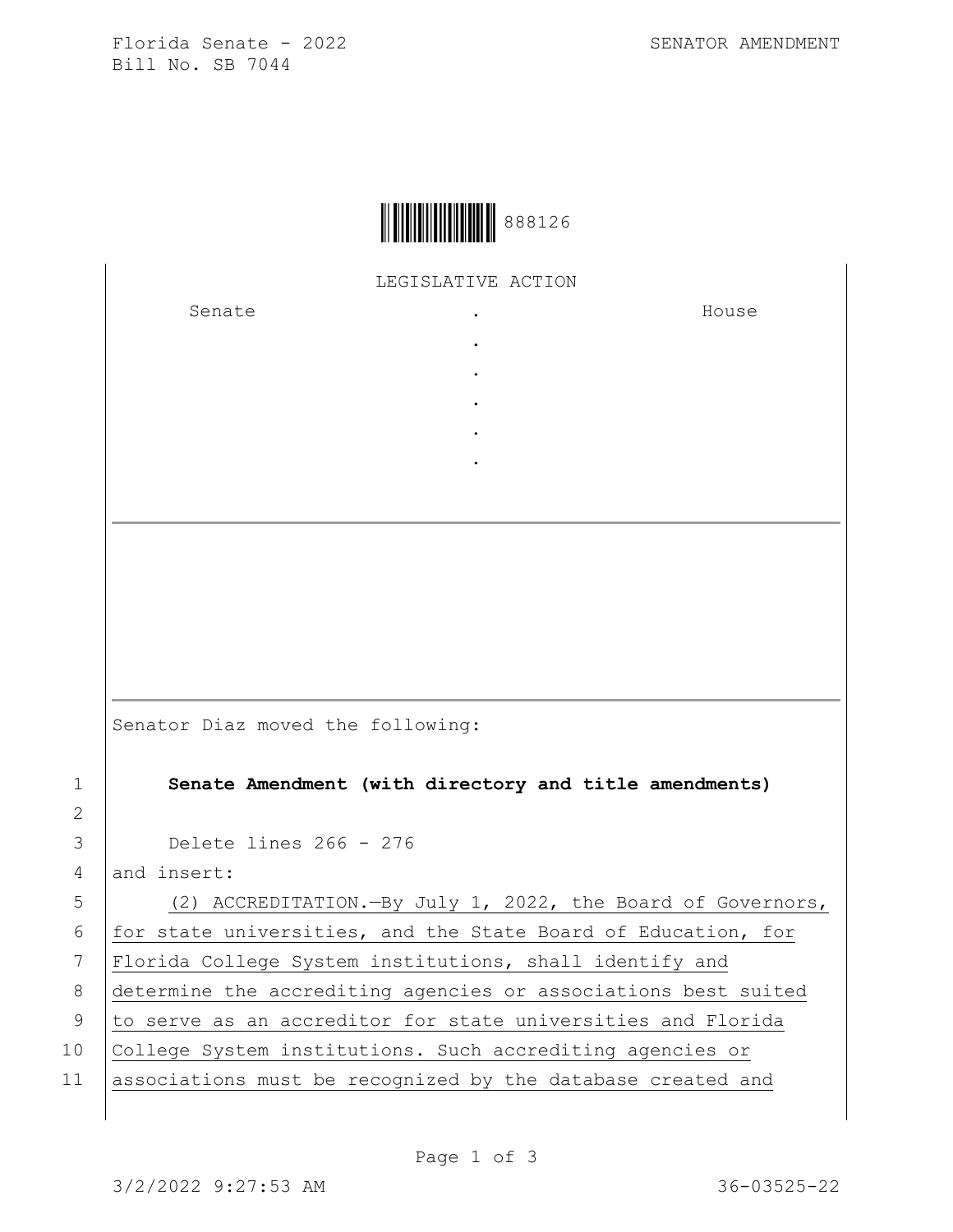Florida Senate - 2022 SENATOR AMENDMENT Bill No. SB 7044

Ì8881267Î888126

| 12 | maintained by the United States Department of Education. A state |
|----|------------------------------------------------------------------|
| 13 | university or Florida College System institution may not be      |
| 14 | accredited by the same accrediting agency or association for     |
| 15 | consecutive accreditation cycles. In the year following          |
| 16 | reaffirmation or fifth-year review by their accrediting agencies |
| 17 | or associations, each state university or Florida College System |
| 18 | institution must seek and obtain accreditation from an           |
| 19 | accrediting agency or association identified by the Board of     |
| 20 | Governors or State Board of Education, respectively, before its  |
| 21 | next reaffirmation date. The requirements of this subsection are |
| 22 | not applicable to those professional, graduate, departmental, or |
| 23 | certificate programs at state universities or Florida College    |
| 24 | System institutions that have specific accreditation             |
| 25 | requirements or best practices, including, but not limited to,   |
| 26 | law, pharmacy, engineering, or other similarly situated          |
| 27 | educational programs.                                            |
| 28 |                                                                  |
| 29 | ====== D I R E C T O R Y C L A U S E A M E N D M E N T ======    |
| 30 | And the directory clause is amended as follows:                  |
| 31 | Delete lines 259 - 260                                           |
| 32 | and insert:                                                      |
| 33 | Section 3. Effective upon this act becoming a law, section       |
| 34 | 1008.47, Florida Statutes, is created to read:                   |
| 35 |                                                                  |
| 36 | ================= T I T L E A M E N D M E N T ================   |
| 37 | And the title is amended as follows:                             |
| 38 | Delete lines 18 - 27                                             |
| 39 | and insert:                                                      |
| 40 | requiring the Board of Governors and State Board of              |
|    |                                                                  |